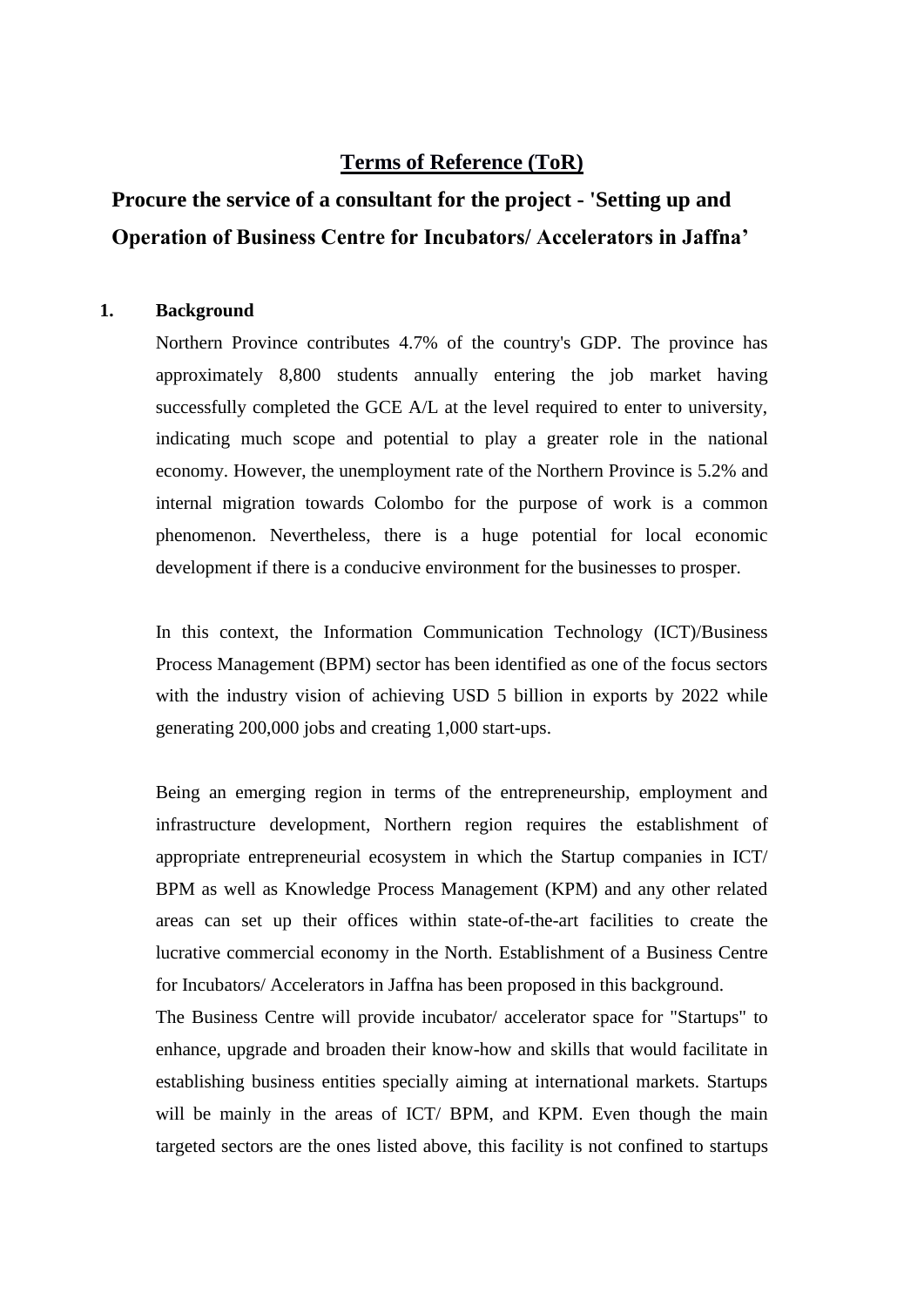of those sectors but across the board covering the areas of Electrical  $\&$ Electronics products, Agro Technology, Food Technology, Bio Technology, etc.

In addition, the Business Centre can provide serviced office facility for "Knowledge Service Entities" in the areas such as Information Technology (IT) software development, KPM, BPM and IT enabled services, which focus preferably on the export market.

On the request of the Government of Sri Lanka (GoSL), Government of India (GoI) has accorded in principle approval to provide grant assistance to develop the infrastructure (building refurbishing & equipping) required to house the Startup Incubators/Accelerators. Accordingly, a Memorandum of Understanding (MoU) was signed between the GoSL and the GoI on  $21<sup>st</sup>$  February 2019 for the Establishment of Business Centre for incubators/accelerators in Jaffna.

The MoU, mandated to appoint a "Project Consultant" for the overall supervision of the Establishment of Business Centre for ICT incubators/accelerators in Jaffna.

**State Ministry of Home Affairs** (MoHA) will act as the Procurement Entity (PE) in this Project. The **Jaffna District Secretariat** of Sri Lanka will act as the Government party regarding the implementation and the monitoring at the operation of the Business Centre.

#### **2. Objective**

Provide consultancy for the entire project including overall supervision of all related activities of the Establishment of Business Centre for ICT incubators/accelerators in Jaffna, preparation of business model, provide high level timelines, Preparation of roadmap for the center management and assist the client by providing the overall plan.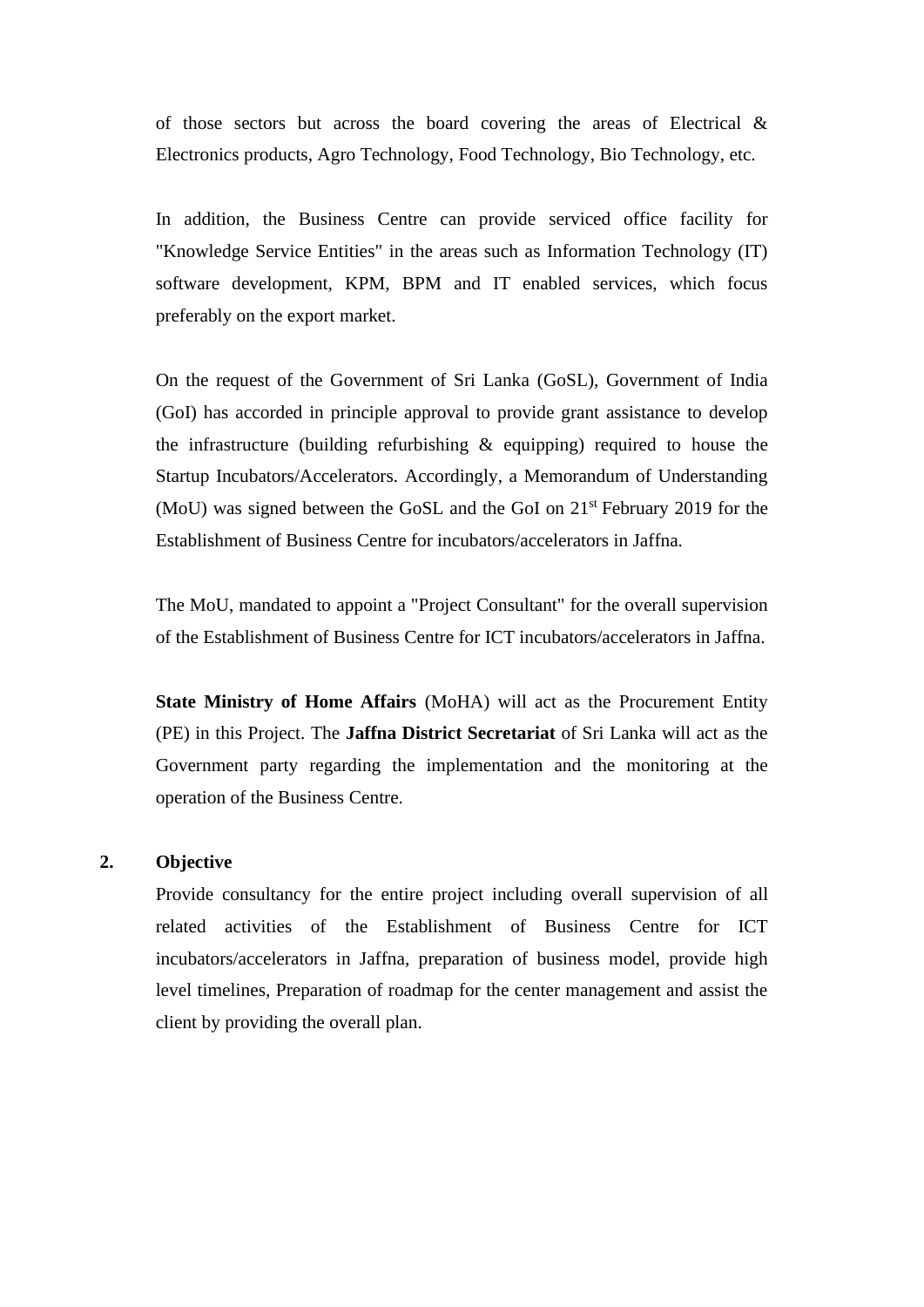#### **3. Scope of the service**

The Project Consultant shall be responsible for the

1. High level timeline

The MoU will be expired in February 2022. Therefore the consultant is expected to provide recommendation regarding the timeframe of the MoU considering the status of the project.

- 2. Assessment of the proposed locations for the Establishment of Business Centre for ICT incubators/accelerators in Jaffna and provide recommendation for a suitable location among them.
- 3. Preparation of a Business Model of the operationalization of the Business Centre.
- 4. Preparation of the roadmap for the requirements of business center management and business center operator.
- 5. Preparation of the contingency plan for the emergency situations such as COVID 19 pandemic.
- 6. Development of a high level resource plan and budget breakdown along with the timeline.
- 7. Propose high level ToR for hiring consultants for construction and refurbishment works, overall project management and center operation as it requires.
- 8. Any other requirements not listed above but directly relevant to the better performance of the project.
- 9. The consultant shall work closely with Jaffna District Secretariat and other stakeholders.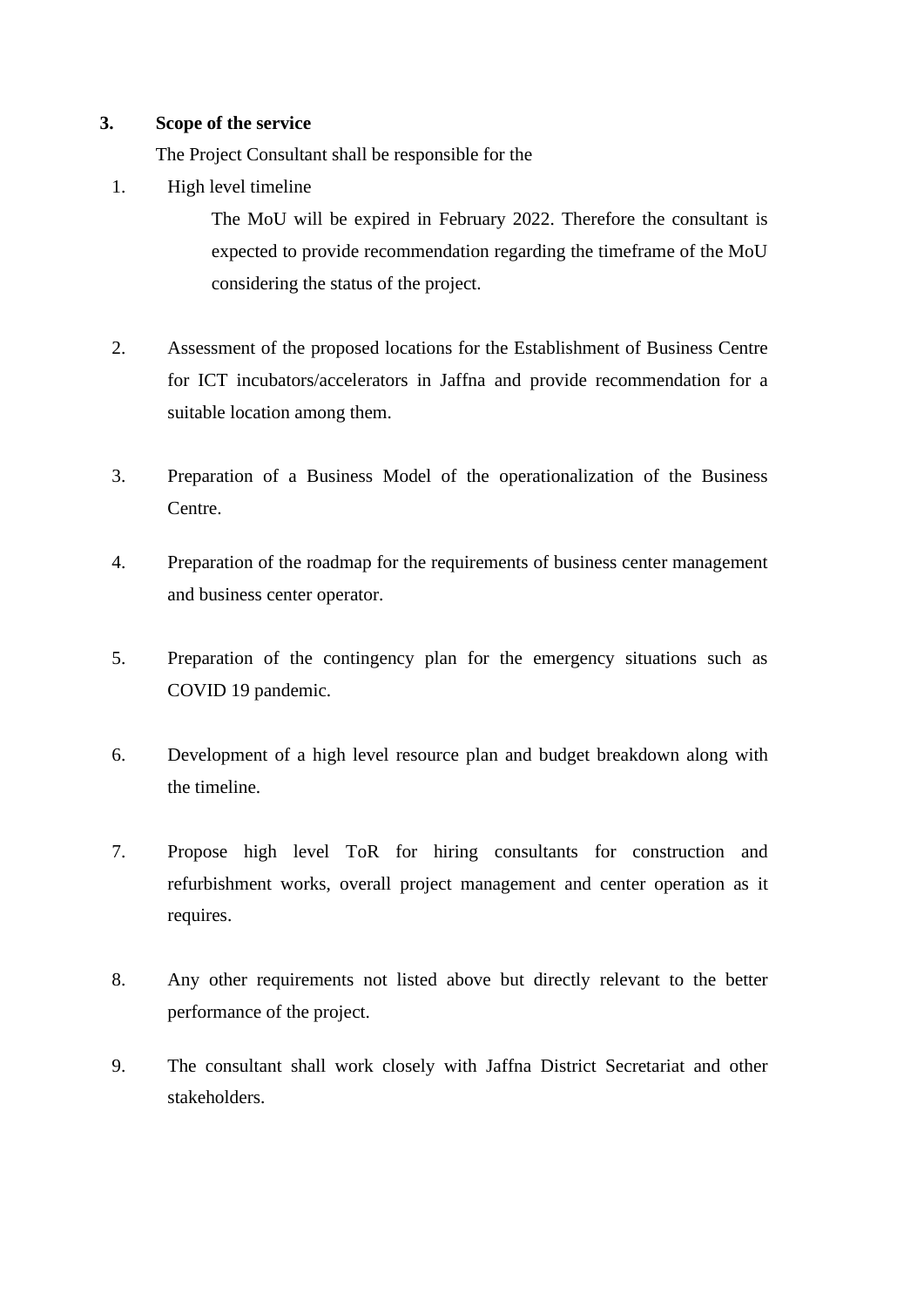| 10. |           | Reporting Requirements, Time Schedule for Deliverables and Payment |  |  |  |
|-----|-----------|--------------------------------------------------------------------|--|--|--|
|     | schedule; |                                                                    |  |  |  |

| N              |                                                                                                                           | <b>Deliverable</b>                  | <b>Timeframe</b>  |  |                   |  |  |                   |  |  |  |                             | <b>Payment</b><br>$\frac{6}{6}$ of |  |     |
|----------------|---------------------------------------------------------------------------------------------------------------------------|-------------------------------------|-------------------|--|-------------------|--|--|-------------------|--|--|--|-----------------------------|------------------------------------|--|-----|
| $\bf{0}$       | <b>Task</b>                                                                                                               |                                     | <b>Month</b><br>1 |  | <b>Month</b><br>2 |  |  | <b>Month</b><br>3 |  |  |  | total<br>contract<br>price) |                                    |  |     |
| $\mathbf{1}$   | Study and recommend a<br>High level timeline for<br>the extension of the<br>MoU                                           | Timeframe                           |                   |  |                   |  |  |                   |  |  |  |                             |                                    |  | 10% |
| $\overline{2}$ | Assessment of the<br>proposed locations                                                                                   | Assessment<br>Report                |                   |  |                   |  |  |                   |  |  |  |                             |                                    |  | 5%  |
| 3              | Preparation of a plan for<br>the Business Model for<br>operationalization of the<br><b>Business Centre.</b>               | Standard<br><b>Business</b><br>Plan |                   |  |                   |  |  |                   |  |  |  |                             |                                    |  | 20% |
| $\overline{4}$ | Preparation of the<br>roadmap for the<br>requirements of<br>business center<br>management and<br>business center operator | Roadmap                             |                   |  |                   |  |  |                   |  |  |  |                             |                                    |  | 20% |
| 5              | Preparation of the<br>contingency plan for the<br>emergency situations                                                    | Contingency<br>Plan                 |                   |  |                   |  |  |                   |  |  |  |                             |                                    |  | 10% |
| 6              | Development of a high<br>level resource plan and<br>Budget breakdown                                                      | Resource<br>Plan                    |                   |  |                   |  |  |                   |  |  |  |                             |                                    |  | 35% |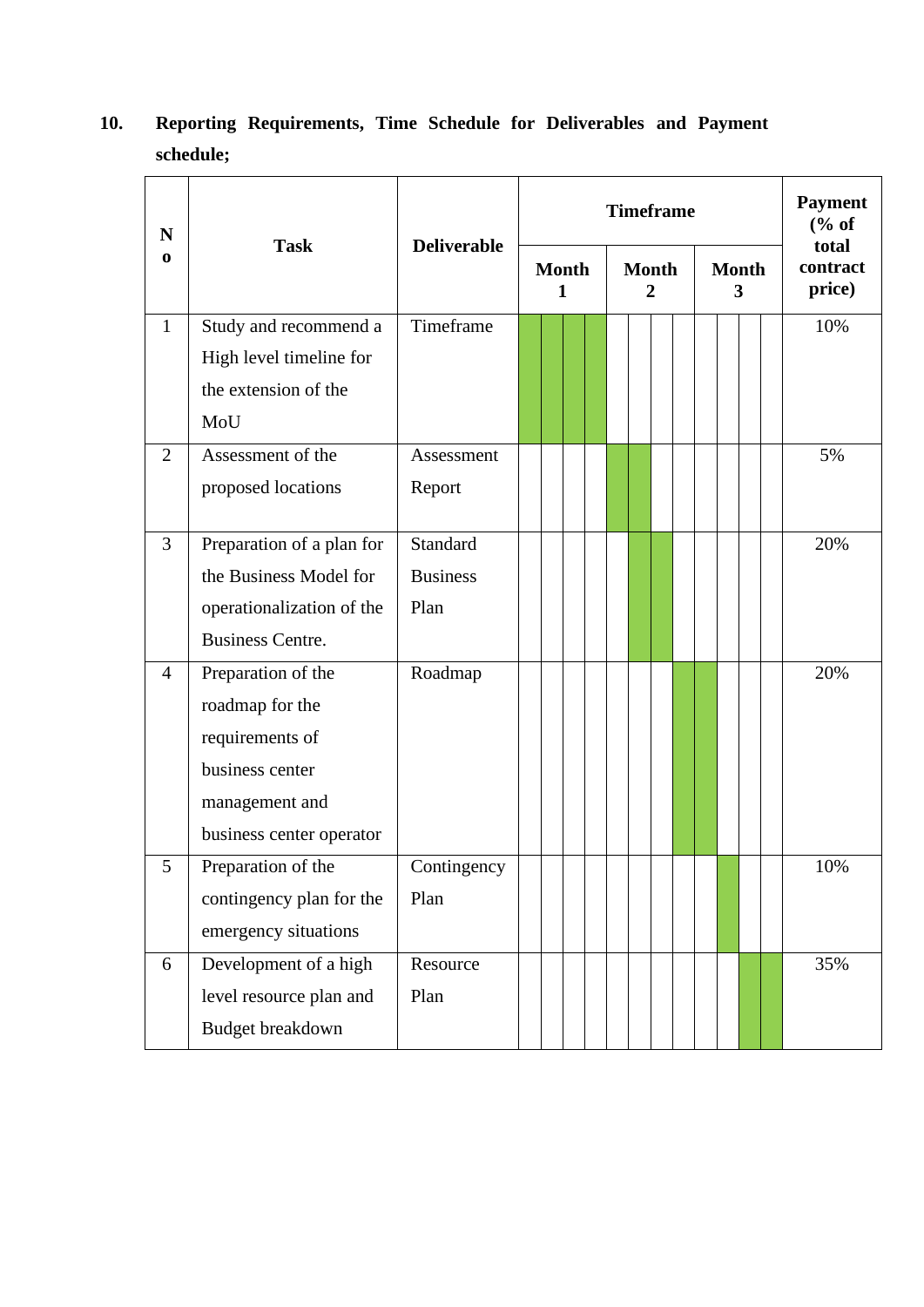### **11. Facilities Provided by the Client**

- 1. Background Information
- 2. Coordination with relevant stakeholders
- 3. Approvals from relevant government authorities
- 4. Working Space for the consultant within the Jaffna District Secretariat

#### **12. Expenses to be borne by the consultant**

Expenses for the facilities not provided by the client should be borne by the consultant

#### **13. Review Committees and Review Procedures**

All deliverables will be reviewed by the team appointed by Client.

The Project Steering Committee (PSC) will play the advisory role throughout the project.

#### **14. Qualification of the key staff**

| <b>Staff</b>                        | <b>Required Qualifications and Experience</b> |
|-------------------------------------|-----------------------------------------------|
| <b>Project Consultant (01 Post)</b> | Bachelor's Degree in Project Management       |
|                                     | /Economics/Business Management from a         |
|                                     | recognized University (UGC Approved)          |
|                                     | And                                           |
|                                     | Post graduate Degree in Business              |
|                                     | Management / Project Management/              |
|                                     | Economics or other discipline<br>with         |
|                                     | development related subjects.                 |
|                                     | MBA is preferable.                            |
|                                     | And                                           |
|                                     | Trilingual skills, Technology/IT skills.      |
|                                     | With                                          |
|                                     | At least 5 years of experience with 3         |
|                                     | assignments of similar nature                 |